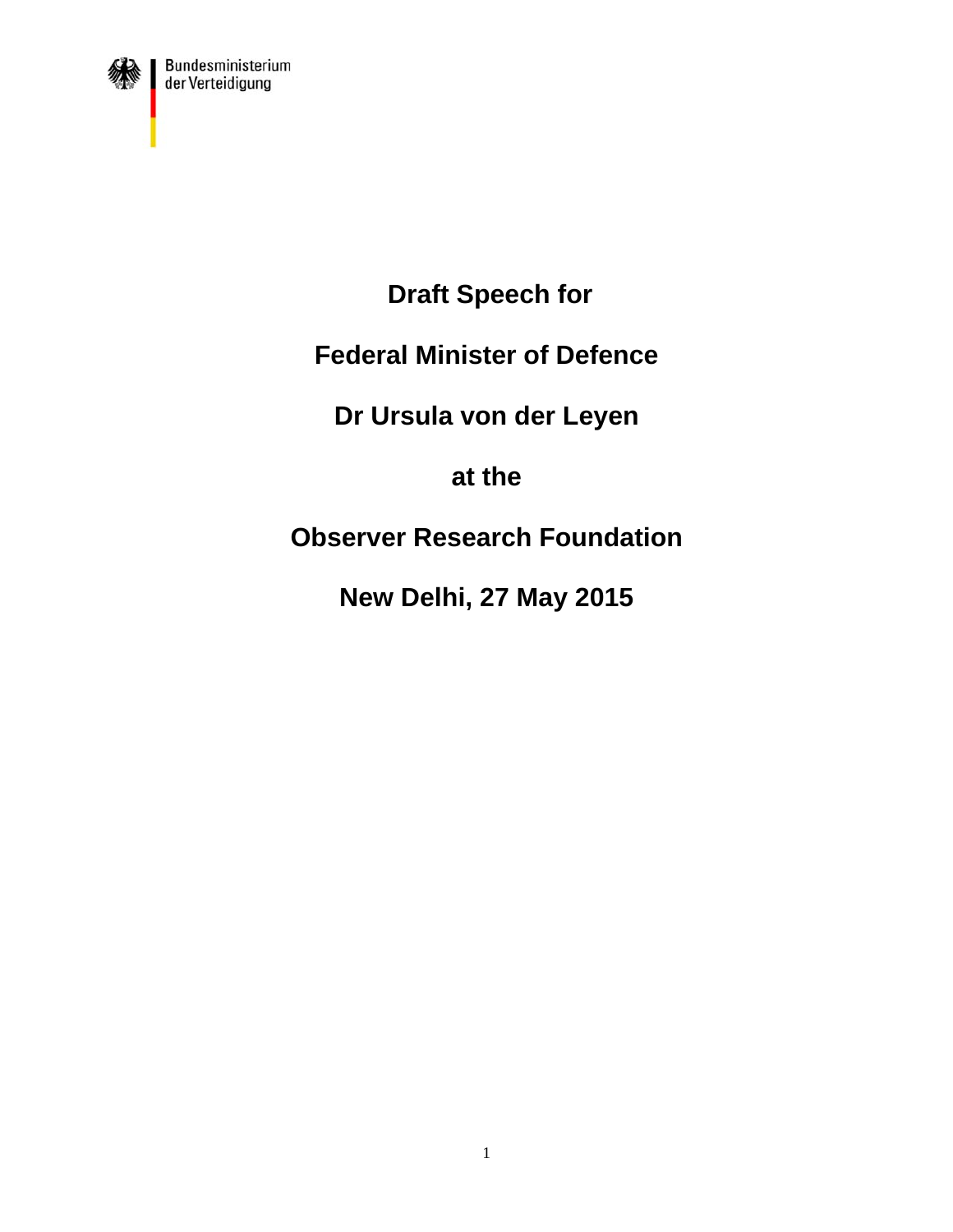#### Ladies and Gentlemen, Namasté!

I am delighted to be your guest in New Delhi and to get a first impression of India's fascinating diversity.We Germans have long been fascinated by your country, a country of snow-covered mountain peaks and tropical rain forests, with 17 languages and almost 22,000 different dialects and a population of more than 1.2 billion.

The enthusiasm for the "*land of fascination and sensations*", as the German philosopher Hegel put it, is a long-standing cultural tradition. The peacock, your national bird, was known to be the favorite animal of Ludwig II, the Bavarian "fairy tale king" and builder of Neuschwanstein Castle. And the Prussian kings introduced the peacock as an exotic animal to one of their retreats: There, on the so-called *Pfaueninsel* – *Peacock Island* – at the gates of Berlin, they are bringing us a touch of *Incredible and Vibrant India* even today.

Another animal from India also did not fail to make an impression in Germany most recently: The lion dominated this year's Hanover Fair as the logo of the "*Make in India*" campaign. Presented by Prime Minister Modi as the "*symbol of new India*", the old heraldic animal with its new cloak of cogwheels and binary codes stands for India's awakening, growth and prospects for the future. With India being the official partner country, Prime Minister Modi made the case for international enterprises to set up shop in India and for closer collaboration with the German economy. But our focus today is not only on economic collaboration – today it is also on security policy.

The uncertainty in the international system is greater than it has been in a long time. Both Europe and India need to react to that. We are both facing major challenges. There are some keywords I would like to mention in this context from our European point of view: The issues at hand are hybrid warfare, transnational terrorism, cyber attacks, migration… and the list could certainly be extended.

Due to their economic structure and international network, Europe and Germany are particularly dependent on secure trade routes, access to the markets and a stable international order.

2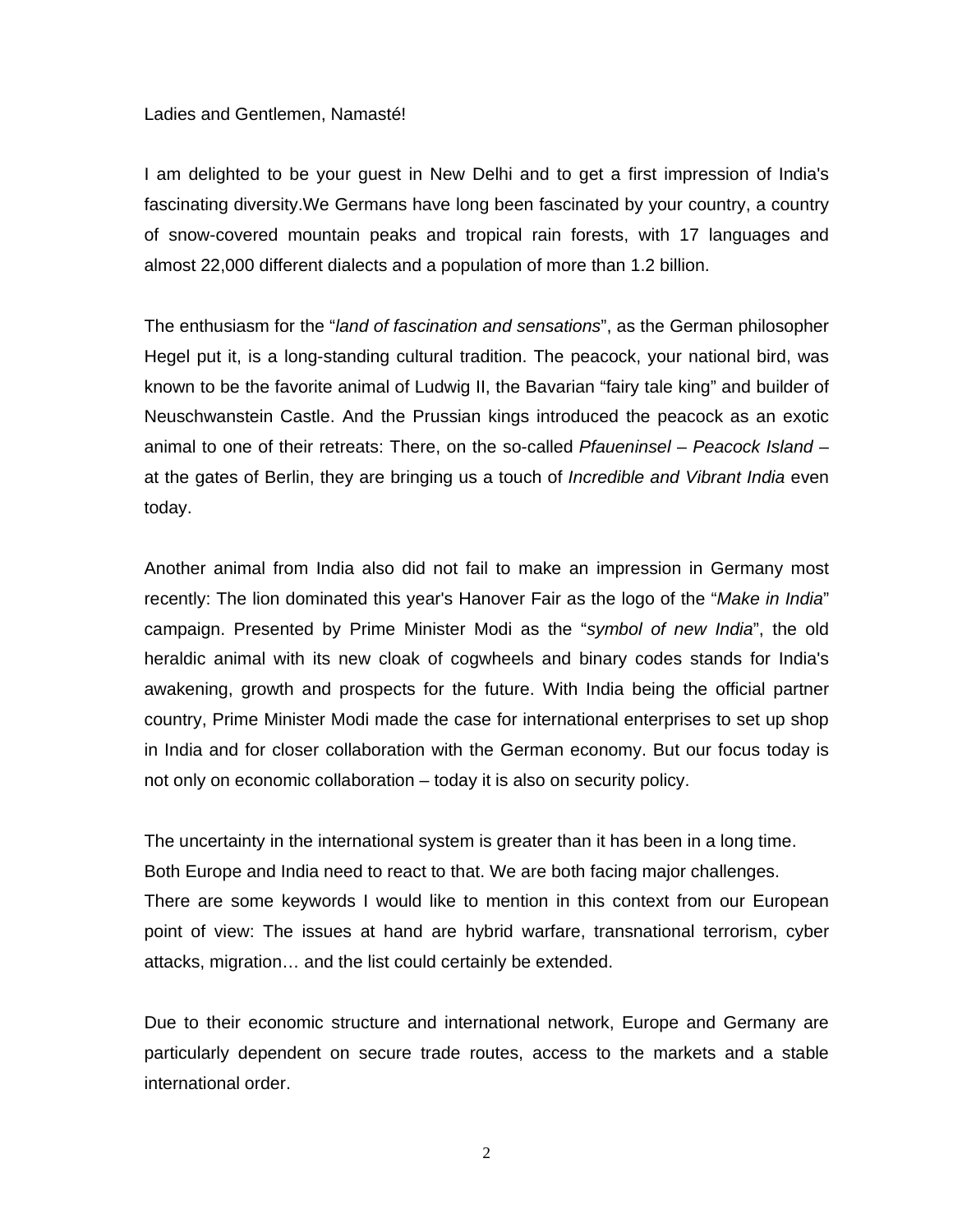The Indian Ocean between the Suez Canal, the Persian Gulf and the Strait of Malacca is one of the key highways of globalization.That maritime trade route, however, is used for trading TV sets, oil and gas as well as for trafficking in humans, drugs and terrorist know-how. This highlights both sides of global networking like a magnifying glass. In short: The Indian Ocean is becoming more and more crucial for our security policy. This remains true even though crises and conflicts in Europe's immediate neighborhood require much attention and energy.

Ladies and Gentlemen,

I would now like to outline to you the principles of German security policy. Our security policy must always be seen and understood as embedded in a specifically European context. So what are these principles:

First, the German President said in 2014 that we "*now have the best Germany we have ever had – free and peaceful, prosperous and open.*" But ladies and gentlemen: Freedom, peace and prosperity are not only nice to have - it's also an obligation to take over responsibility. Not only because Germany's level of globalization is above average and its prosperity is founded on stability and free trade. We also have a particular history, leading to a particular responsibility.

In 2015 we commemorate the  $70<sup>th</sup>$  anniversary of the end of World War II. And thus the victory of humanity, law and freedom. A victory for which also millions of Indians fought and brought sacrifices in the largest volunteer army in world history. Our painful historical experience reminds us Germans to stand up for peace, freedom and human rights with all our might. Looking the other way: indifference towards universal values is not an option for Germany. On the contrary: Combining interests and fundamental values, the commitment to an open and peaceful world order is a major concern of German security policy.

Second, as crisis are complex there is never one simple solution. There are different tools: Political negotiations, Economic development or economic sanctions - and sometimes military means have to be applied. We are convinced that a certain military strength has to be established, not to be vulnerable. But we are fully aware that military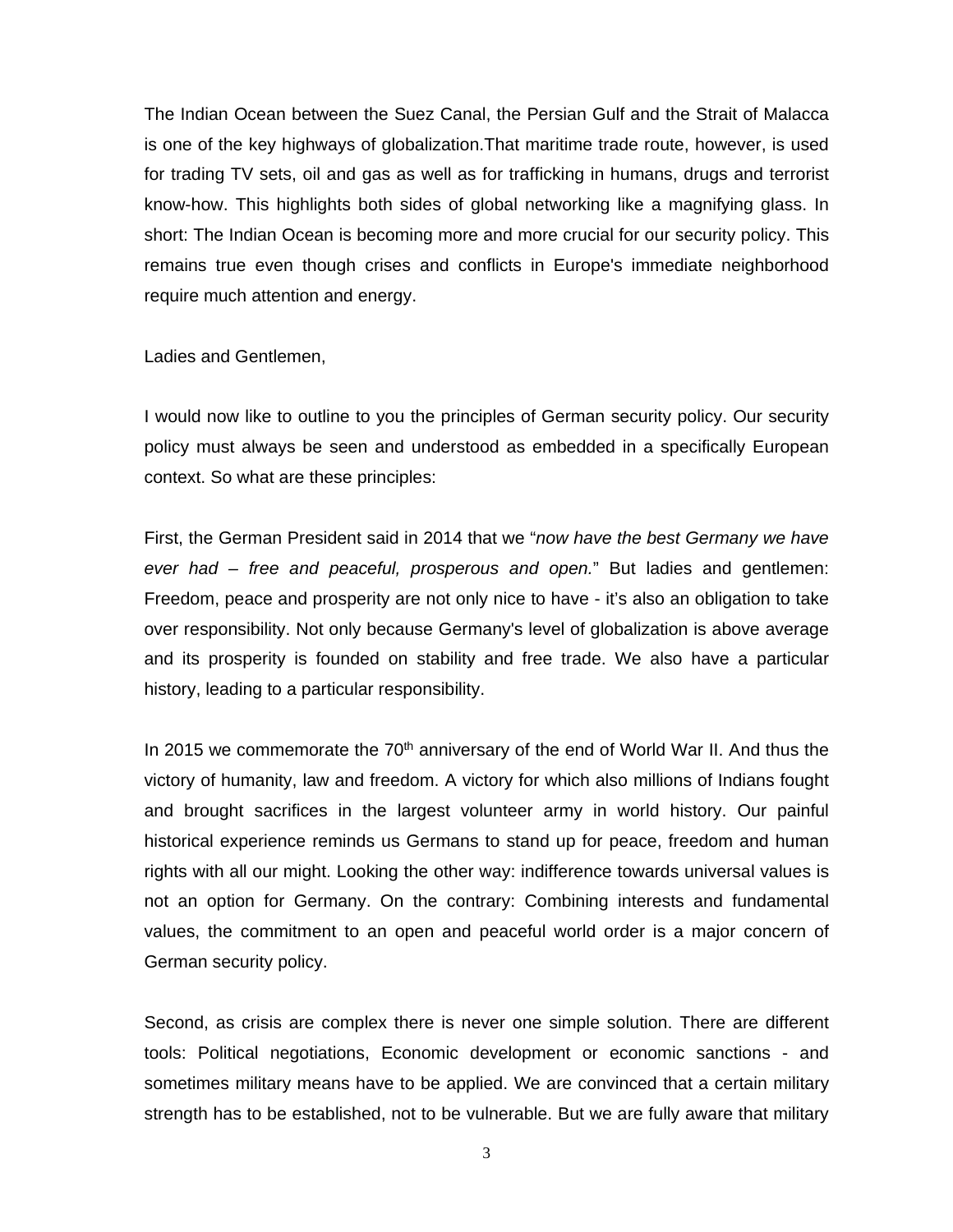means by themselves can never provide a sustainable peaceful solution. The military has to be embedded in a political and economic framework. Crisis and conflicts can only be solved with a so called comprehensive approach. It's the networking of all governmental resources and instruments that is needed.

Third, Germany's security policy is embedded in alliances and partnerships. A country that - until its moral and political collapse 70 years ago - believed to be superior to all other peoples, cannot act otherwise. That's why we are highly committed to NATO and the European Union and the United Nations.

We have learned that our security concerns are identical with our partner's concerns. And therefore the stronger the Alliance is, the stronger we are. That's why we are heavily investing in strengthening both: The European Union and NATO.

Although we have got much in common, here lies a difference between India and Germany. India comes from strategic autonomy, but as I understand India sees more and more the necessity of strategic alliances – I'm interested in your views on that.

Ladies and Gentlemen,

India and Germany share fundamental values and interests: India is the world's largest democracy. With 819 million voters, the 2014 parliamentary elections were the largest elections ever held in the world. In a country like yours, which has been shaped by all world religions and which has been influenced by many immigrants, conquerors and visitors, diversity is part of the national DNA.

India needs high economic growth, also against the background of its rapid population increase. Growth is also necessary in Germany – but just for the opposite reason, because of an aging society. Necessary preconditions are internal, regional, and global stability. Europe, Germany, and India are acting as one on this matter.

We are fighting piracy: be it at the Horn of Africa or in the vastness of the Indian Ocean. We fight together for peace and stability in the UN be it South Sudan or the Lebanon. We fight transnational terrorism. We share the interest for a stable Afghanistan: The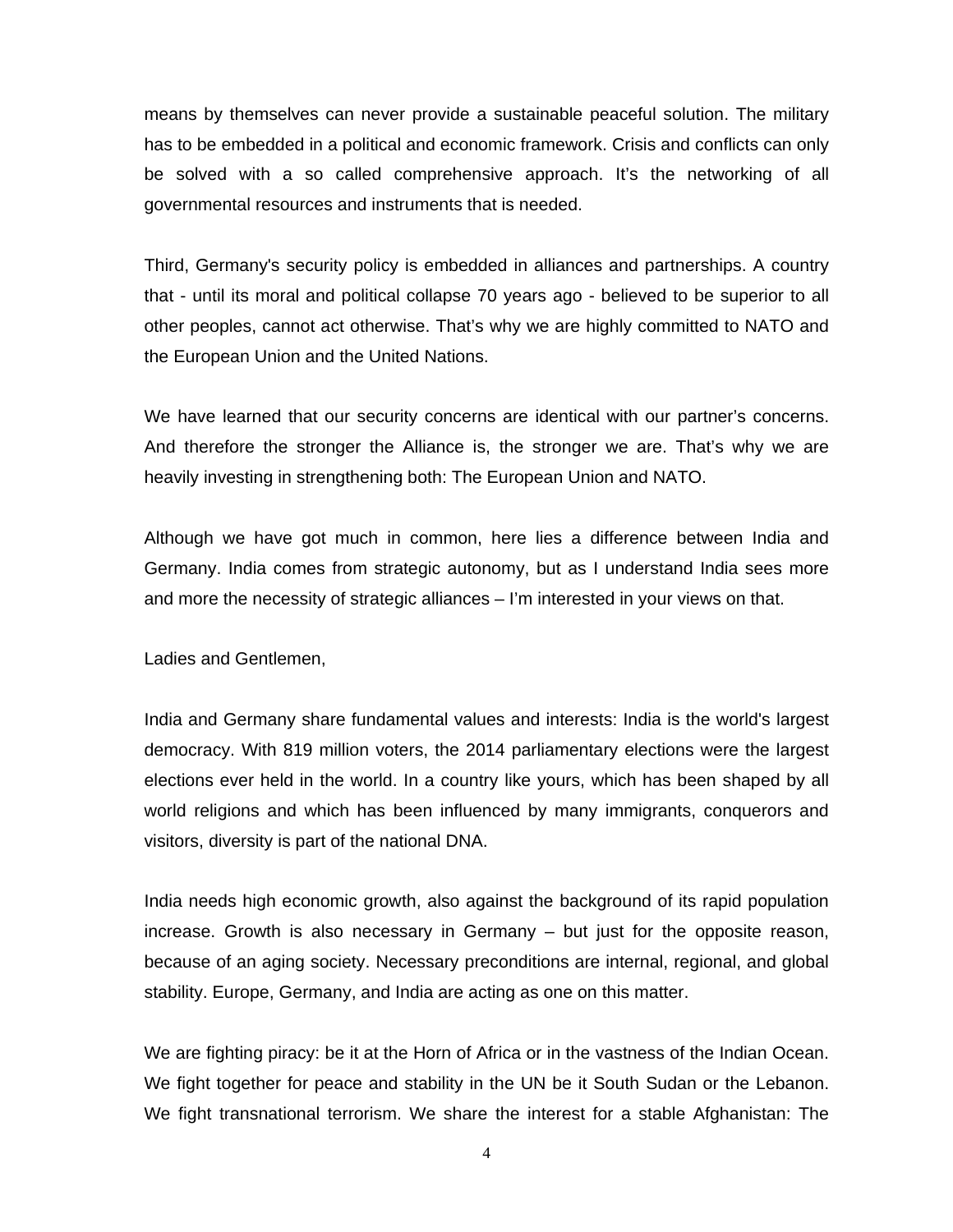symbolic power of the parliament building, constructed as a gift to the Afghan people by India is beyond compare. Germany has more than 15 years of engagement in Afghanistan. And there is a good collaboration within the security industry.

As you can see, Europe, Germany and India are first-choice partners, face the same risks and take on responsibility.

Ladies and Gentlemen,

But our cooperation has even greater potential.

Germany is working on our basic strategic document: the new White Paper. E.P. Thompson, the British historian and expert on India, once said: "*There is not a thought that is being thought in the West or East that is not active in some Indian mind.*" I therefore would like to invite you to join the White Paper process and contribute your thoughts, perspectives and conclusions.

Second, there is a strategic challenge that I think requires an enhanced dialogue between our nations: Cyber. Whenever topics related to IT and cyber are discussed in Germany, the name India sooner or later comes up. During my tenure as Minister of Labour and Social Affairs, I made it one of my priorities to promote the recruitment of Indian IT specialists into the German labour market, because we needed the brightest and best. Your country is rightly considered a giant in this critical issue for the future.

While cyber holds great promises for the future, it also constitutes one of the most significant security challenges for the decades ahead. According to reports by *Computer Emergency Response Team India*, the number of identified cyber attacks against India is now five times that of four years ago. In 2013, cyber attacks caused a loss of approximately 4 billion dollars to the Indian economy. Due to cyber's high complexity and dynamic nature, the availability of trained personnel is *the* critical factor for success in mitigating risks and leveraging potential. I see various opportunities for cooperation in those fields.

Ladies and Gentlemen,